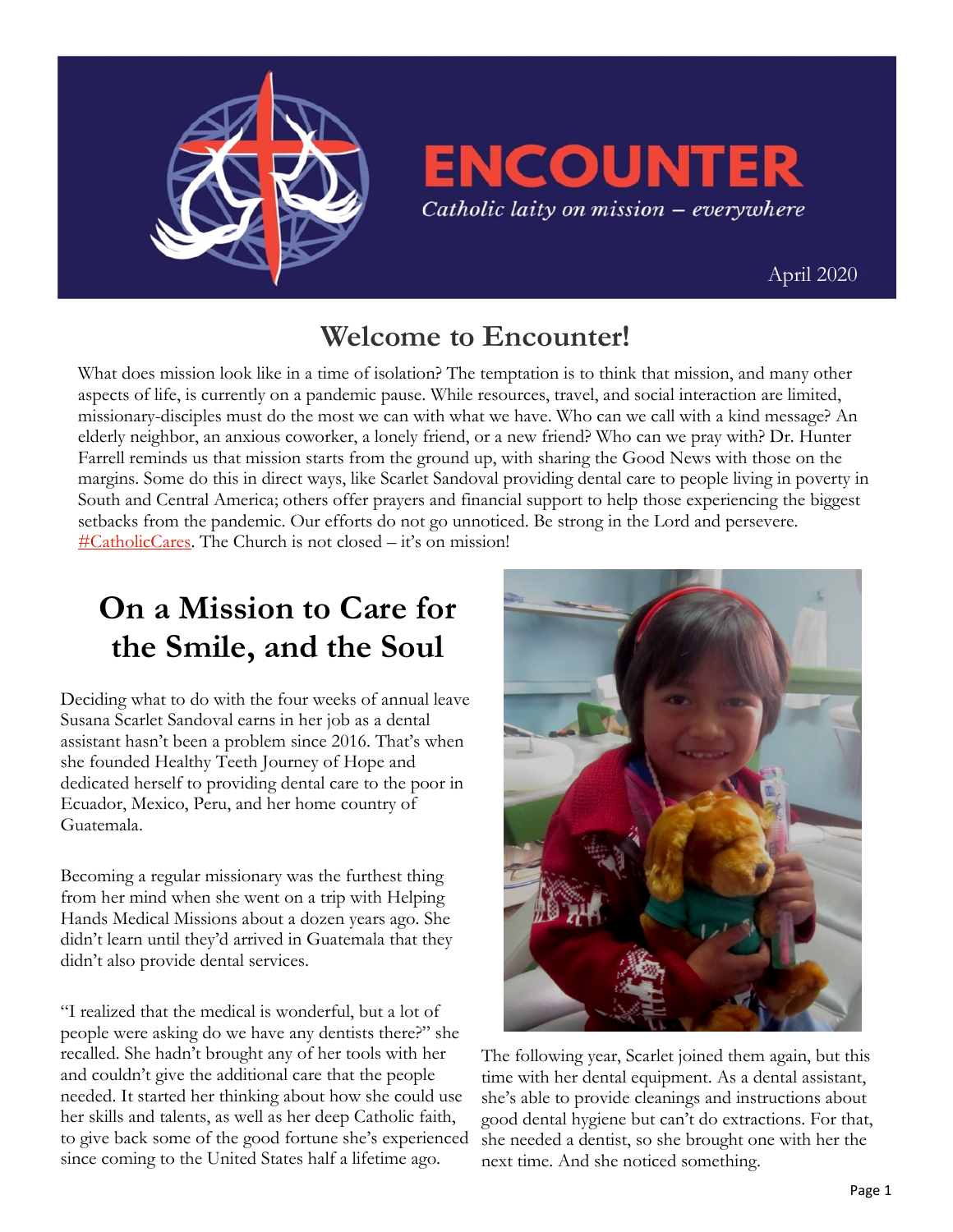"A lot of the people also come for spiritual health. So I decided to pray with them during the missions, and I discovered they feel better after we pray," she said. They asked her for rosaries and holy cards, but she didn't have any. "I said when I come back next year, I will bring those things. I became inspired to do posters with pictures of the Blessed Mother, the Holy Family and the Lord. And I brought a Bible."

After that, Scarlet decided to try a mission of her own. She began small, just herself, providing dental cleanings at orphanages and little villages. Friends made donations, and two churches near her home in Virginia began to do the same.

At the same time, Scarlet became friendly with a patient at the dental office where she works, and she helped Scarlet fill out the paperwork to become a recognized charity. The money she receives from donors covers the cost of her airline tickets and supplies. Sometimes she brings eyeglasses, as well, for adults who need corrective eyewear, and shoes for children in the orphanages she visits.

Each mission lasts one week, and she goes four times every year. She enlists the aid of a local dentist in each of the communities and engages in prayer and worship with the people she serves.

#### **"I feel like if I'm still healthy and I can do these missions, I want to help."**

"It's very hard for me to explain, but I love the poor. I always feel so attached to the poor, especially the children," Scarlet said. "I feel like if I'm still healthy and I can do these missions, I want to help. Because I feel like they are a part of my life."

Before she came to the United States, Scarlet was a nurse. Thinking it would be easy to transfer those skills to a job in the U.S., she followed her now ex-husband far from the only home she'd ever known. The reality, she soon understood, was quite different. She'd have to learn English first, and then take two more years of classes to become certified.

"I was very sad, because if I knew, I would never have come here," she said.

And then she got a toothache, which led her to the dental practice of Drs. Joe Cusumano and David Stuver. She became a regular patient, and then the nanny to Dr. Cusumano's children. Six months later, he urged her to study to become a dental assistant. She's now worked for them for 20 years, and hopes to be joined by Dr. Stuver, who serves on her board, this coming fall on a mission to a new site in Tijuana.

One of the hygienists from their office has already gone on a mission trip with Scarlet, as has that hygienist's sister, who is a nurse. Her Easter trip to Peru has been indefinitely postponed, to her disappointment, because of the coronavirus pandemic.

"She's a special person. Avery giving person," said David. "She's a true believer in helping others and has said she was given a gift herself, coming to this country from Guatemala, not speaking English, and having no job. It's now grown to beyond just dental care, to vision and shoes. And she spreads the message of Christ. It's really great."

For Scarlet, who has one adult son who also lives in the U.S., it's all a matter of figuring out what you're meant to do with what you've been given.

"I think the Lord has a purpose for me," she said. "I truly believe that."



*Visit<https://www.healthyteethjoh.com/> for more information about Healthy Teeth Journey of Hope.* 

Article by Julie Bourbon, ENCOUNTER Editor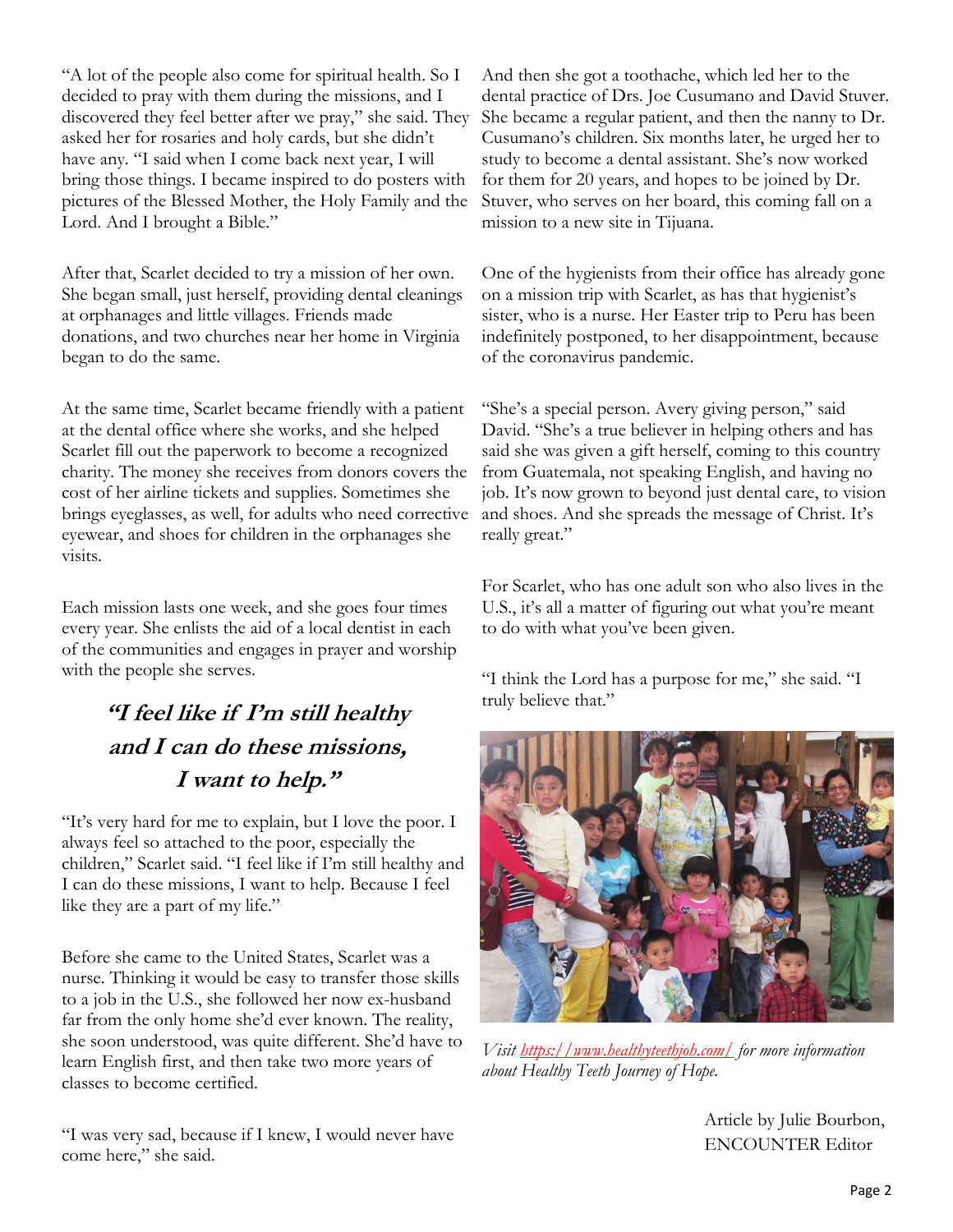## **Decolonizing Mission**

#### By Rev. B Hunter Farrell

If you've ever refinished an old but beautiful wooden table, you know what hard work it can be—but how great the reward is! It takes time, dedication, and elbow grease, but if you persevere in stripping away the aged, distorting layers of varnish, you will see the beauty of the creator's original intention.

In a similar manner, I believe that successive eras of history distort our understanding of the missio Dei, God's mission to the world. In fact, if we divided up the history of the Church in mission into three major segments, we would see that from the time of the persecution and scattering of the Early Church in Acts 8 in the first century C.E. until roughly the early 4th century, the Good News of Jesus Christ was carried primarily by refugees, migrants, and persecuted Christians. When these "Christ-bearers" arrived in a new community as refugees, they found that, as foreigners, they were often at the bottom of the social hierarchy. But they "ministered from the margins" in the way of the One who washed his disciples' feet and, according to tradition, God's Word was thus introduced throughout the known world from Spain (St. James) to Egypt (St. Mark) to India (St. Thomas)<sup>1</sup>. In this first era, the Church kneeled to engage in God's mission from the position of a servant.

In the second era of mission history (4th to 15th centuries), the Gospel was transmitted in Europe primarily from the top-down: the chieftains of the Franks, Slavs, Anglo-Saxons, and other tribes were converted (sometimes by military defeat) and then decreed Christianity to be the new religion of their kingdoms. Mass conversions, state-sponsored churches, and, often, coercive mission by the powerful towards the weak were the hallmarks of this era when Christianity advanced to the march of national armies.

Europe's transformation of the world's economy and the global political map was the primary movement in mission history's third era from the late 15th century until the 1960s. Most students of mission recall that the modern missionary movement grew up hand in hand with the colonial movement. In fact, most observers of the period would have had difficulty separating the two: indigenous people saw the missionary priests and evangelists, doctors and educators, as colonial agents.



But as detailed in Willie James Jennings' masterful The Christian Imagination: Theology and the Origins of Race (Yale University Press, 2011), the beginnings of the North Atlantic slave trade and Europe's need to portray colonial mission as noble—to theologically justify the theft of indigenous lands and the trafficking of millions of human beings—also led to the racialization of mission whereby mission was an activity that sought to improve persons of color by making them more like the white colonizers and missionaries. Because, the reasoning went, they spoke "dialects" not languages; they believed in "superstition" rather than religion; they were "primitive," and we were civilized. The blatant ethnocentrism and nascent assumptions of white supremacy, Jennings argues, begin here in the era of European colonial mission.

#### **Mission in the way of Jesus Christ is best engaged in from the kneeling position as servants. It flows most naturally from below - as mission from the margins of society.**

At its best, of course, colonial mission extended the church of Jesus Christ by placing highly dedicated Western missionaries in communities across the global South where their shared life together transformed all of them and sowed the seeds of the multicultural, polyglot movement that is global Christianity today. But at its worst, mission in the colonial era not only flowed hierarchically from the top down, from colonizer to colonial subject, it sowed other seeds as well—racist assumptions about who knows best in discerning God's mission.

<sup>&</sup>lt;sup>1</sup> Mission historian Jehu Hanciles lifts up the role of migrants and refugees in transmitting the Gospel in his book, *[Beyond Christendom: Globalization,](https://www.orbisbooks.com/beyond-christendom.html)  [African Migration and the Transformation of the West](https://www.orbisbooks.com/beyond-christendom.html)* (Orbis Press, 2008).